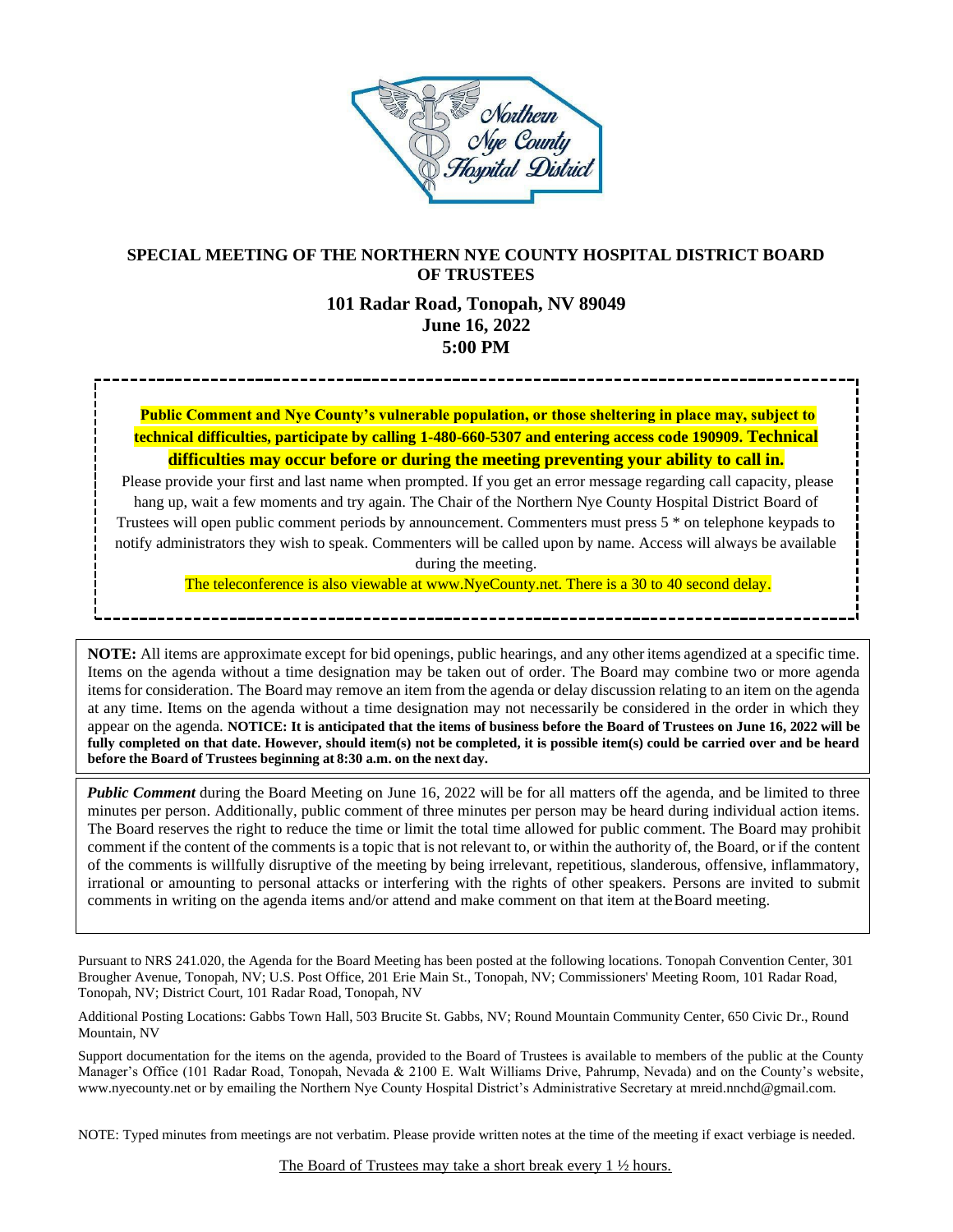# **NORTHERN NYE COUNTY HOSPITAL DISTRICT BOARD OF TRUSTEES AGENDA**

## **ITEM # SUBJECT June 16, 2022**

Special Note: Any member of the public who is disabled and requires accommodation or assistance at this meeting is requested to notify the Northern Nye County Hospital District's Administrative Office at [mreid.nnchd@gmail.com o](mailto:mreid.nnchd@gmail.com)r call (775) 764-2415 prior to the meeting.

- **1. Pledge of Allegiance**
- **2. GENERAL PUBLIC COMMENT (Three-minute time limit per person.) Action will not be taken on the matters considered during this period until specifically included on an agenda as an action item (first).**
- **3. Approval of the Agenda for June 16, 2022. (Non-action Item)**
- **4. Announcements (first)**
- **5. For Possible Action – Emergency Items**
- **6. Trustees'/Liaison Comments (This item limited topics/issues proposed for future workshops/agendas)**

#### **GENERAL BUSINESS**

- **7. For Possible Action** Discussion and deliberation of the minutes from the [May 5, 2022](https://www.nyecountynv.gov/DocumentCenter/View/41364/552022-Minutes) Regular Meeting.
- **8.** [No Action](https://www.nyecountynv.gov/DocumentCenter/View/41365/2022-NPAIP-Renewal-Proposal---Northern-Nye-County-Hospital-District) **–** Presentation and discussion by POOL of their 2022-2023 POOL proposal & invoice.
- **9. For [Possible](https://www.nyecountynv.gov/DocumentCenter/View/41367/FRONTIER-MEDICAL-GROUP-PROPOSAL) Action** Discussion and deliberation to approve Frontier Medical Group LLC to begin business and medical practices, utilizing the clinic at 825 S. Main St.
- **10.** [For Presentation Only](https://www.nyecountynv.gov/DocumentCenter/View/41370/Wipfli-Market-Demand-Presentation-16-June-2022) Wipfli has completed the initial phase of their work, specifically the Market Demand Study. They have also completed the initial work on the Long-Term Care analysis. This agenda item is the presentation of those results.
- **11. For [Possible](https://www.nyecountynv.gov/DocumentCenter/View/41366/AF-House-Resolution) Action** Discussion and deliberation to generate a 'resolution' indicating the desire of the District to return ownership of the AF Houses back to the Federal Government.
- **12.** [No Action](https://www.nyecountynv.gov/DocumentCenter/View/41369/REMSA-Monthly-Report-April-2022) **–** Presentation and discussion by Regional Emergency Medical Services Authority of their March 2022 reconciliation package and reports pursuant to the professional services agreement entered into on December 20, 2017.
- 13. [No Action](https://www.nyecountynv.gov/DocumentCenter/View/41368/RDSBC-RLF-Presentation) -- Discussion and approval to apply for funding through the Rural Desert Southwest Brownfields Coalition (RDSBC) Revolving Loan Fund (RLF) to abate hazardous materials in advance of, or in concert with, demolition activities for the Nye Regional Medical Center.
- **14.** For [Possible](https://www.nyecountynv.gov/DocumentCenter/View/41371/Galli-Invoice-060122) Action **–** Approval of invoices for payment.
- **15. No Action –** Open Meeting Law review.
- **16. GENERAL PUBLIC COMMENT (second)**
- **17. ANNOUNCEMENTS (second)**
- **18. ADJOURN**